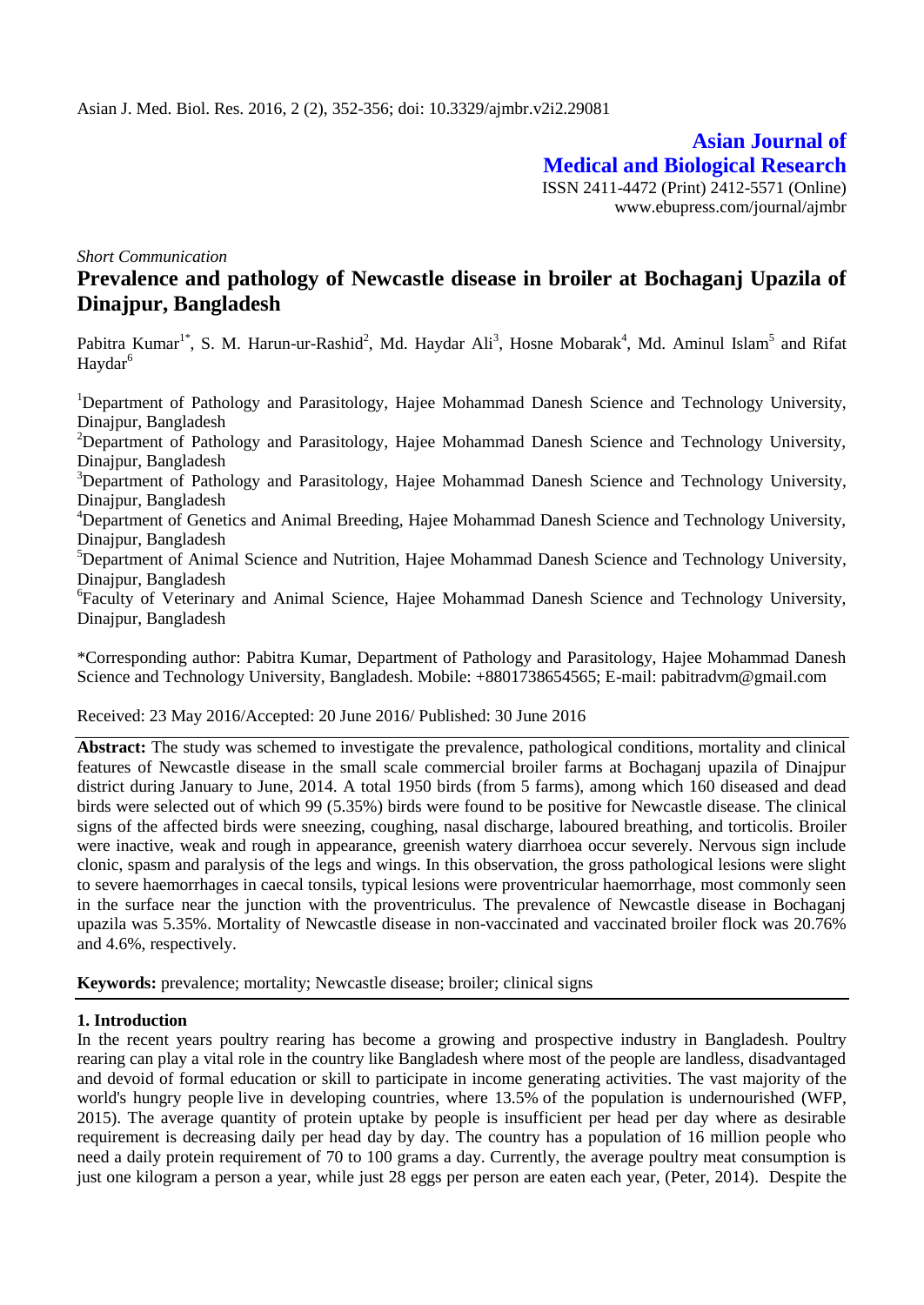special emphasis of the state on this sector, the development of poultry industry is seriously threatened by the outbreaks of acute contagious and fatal diseases. Among them Newcastle disease (ND), also known as Ranikhet disease, is one of the major problems in the development of poultry industry in Bangladesh.

Newcastle disease is a deadly viral disease of poultry due to its high and rapid spreading nature among poultry and other domestic and semi domestic species of birds. It is caused by *Avulavirus*, a newly formed genus under *Paramyxoviridae* (Chang *et al.*, 2001; Mayo, 2002). The virus mainly infects birds through their respiratory and gastrointestinal tract (Alexander, 1988). Depending on the strains of virus and how it reacts it causes huge economic losses to the poultry industry due to its high mortality rate in acute cases. The owner of the small scale farm faces many problems and loses their birds due to Newcastle disease infection that cause major economic loss. In the present study, gross and histopathological lesions produced by Newcastle disease virus (NDV) in various organs of diseased and dead birds were observed with their prevalence in broiler in Dinajpur district, Bangladesh.

# **2. Materials and Methods**

# **2.1. Research area**

Samples were collected from the small scale commercial broiler farms at Bochaganj upazila of Dinajpur district and research was conducted in the laboratory of Department of Pathology and Parasitology, Hajee Mohammad Danesh Science & Technology University, Dinajpur during January to June, 2014.

# **2.2. Experimental chickens**

A total of 1950 birds of five farms were observed and 160 diseased and dead birds were examined for ND.

# **2.3. Clinical study**

The general health condition and age of the chicken were recorded. The chickens were observed to detect clinical signs by usual inspection. The clinical signs were recorded during the physical visit of the affected flocks and the farmer's complaints about the affected birds were also considered.

# **2.4. Gross lesion**

Gross morbid lesions of different organs were observed after necropsy examination of the birds.

## **2.5. Histopathological examination**

During necropsy, various organs having gross lesions were collected, preserved and trimmed at 10% formalin. Formalin-fixed samples of the caecal tonsil, proventiculus and intestine from the diseased and dead chicken were processed for paraffin embedding, sectioned and stained with haematoxylin and eosin according to standard method (Luna, 1968) for histopathological study.

## **3. Results**

Pathological investigation of Newcastle disease encountered in small scale commercial broiler farms at Bochaganj upazila in Dinajpur district was studied and different clinical, necropsy and microscopic conditions were recorded during the study period.

## **3.1. Clinical examination**

The clinical signs of the birds affected with NDV varied from farm to farm. The signs were sneezing, coughing, and torticollis of the neck and shaking of the head. Chicken showed marked depression, inactive and weak. Sometime complete inability to make sound. Greenish watery diarrhoea occurred. Nervous sign include paralysis of the neck and legs.

# **3.2. Status of prevalence and mortality of the disease**

The study revealed the following status of mortality and prevalence of Newcastle diseases virus (NDV) in broiler. Table 1 showed the prevalence of ND at different region of Bochaganj upazila of Dinajpur district. A total of 1950, among which 160 birds were selected during the study period from which 99 birds were found infected with ND. The prevalence of ND was 5.35%. Mortality rate of vaccinated broiler was 4.65% and in nonvaccinated broiler was 20.76% showed (Table 2). The total mortality rate was 4.5 times higher in nonvaccinated than in vaccinated birds. The percentages variation of most common gross lesions that were found in different organs during postmortem examination are presented in Table 3.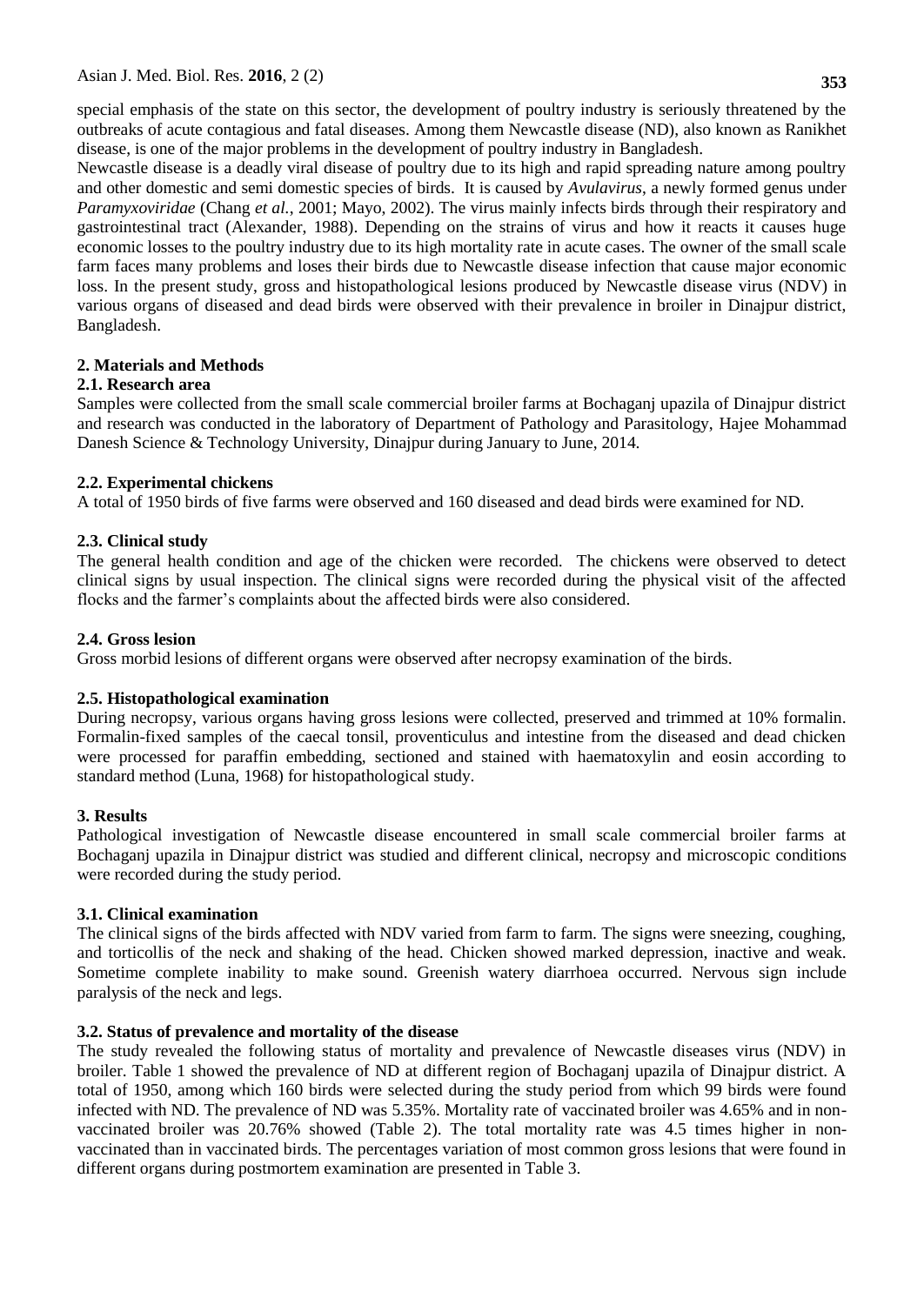| Farms    |     |    |    | No. of birds No. of infected birds ND encountered Prevalence of ND (%) | Level<br>significance    | of |
|----------|-----|----|----|------------------------------------------------------------------------|--------------------------|----|
| $F-1$    | 250 |    |    | 4.80                                                                   | <b>1</b>                 |    |
| $F-2$    | 500 | 38 | 22 | 4.40                                                                   | -                        |    |
| $F-3$    | 450 | 30 | 24 | 5.33                                                                   | $\overline{\phantom{a}}$ |    |
| $F-4$    | 200 | 20 |    | 7.50                                                                   | *                        |    |
| $F-5$    | 550 | 45 | 26 | 4.73                                                                   | $\overline{\phantom{a}}$ |    |
| Mean±SEM |     |    |    | 5. $35\pm0.56$                                                         |                          |    |

**Table 1. Prevalence of ND at different commercial broiler farms at Bochaganj Upazila.**

 $* =$  Significant at 5% level of significance

SEM=Standard Error of Mean

## **Table 2. Mortality rate in nonvaccinated and vaccinated flock.**

| <b>Vaccination status</b> | <b>Total birds</b> | Death due to ND | Mortality rate of ND $(\% )$ |
|---------------------------|--------------------|-----------------|------------------------------|
| nonvaccinated             | 30                 | ∼               | 20.76%                       |
| vaccinated                | 130                |                 | $4.6\%$                      |
| Relative risk             |                    |                 | $-4.$                        |

#### **Table 3. Common gross lesions observed in the Newcastle Diseases affected broiler during necropsy.**

| SL. No. | <b>Gross Lesions</b>                              | No. of birds exhibit the<br>lesions out of 25 birds | Percentages $(\% )$ |
|---------|---------------------------------------------------|-----------------------------------------------------|---------------------|
|         | Enlarged haemorrhagic or congested caecal tonsils |                                                     | 84                  |
|         | Haemorrhage in the mucosa of proventicuous        | 14                                                  | 56                  |
|         | Haemorrhages, congestion and edema in the lungs   | 19                                                  | 76                  |
|         | Haemorrhages, congestion in tracheal mucosa       |                                                     | 28                  |
|         | Hepatic necrosis and haemorrhage                  | 18                                                  | 72                  |
|         | Haemorrhages in the intestinal mucosa             |                                                     | 48                  |

## **3.3. Necropsy examination**

Gross pathological changes in different samples were nearly similar but varied in severity. These included slight to severe haemorrhages in the proventiculus (Figure 1), haemorrhage in the internal wall of intestine and haemorrhage in caecal tonsils.

## **3.4. Histpathological study**

Histopathological changes in proventiculus are distortion of normal architecture of tissue. Necrosis and haemorrhages around the gland, globular destruction of the proventiculus (Figure 2). Severe epithelial layer destruction in the proventiculus (Figure 3). Haemorrhage in the proventiculur section.



Figure 1. Haemorrhages in the proventiculus.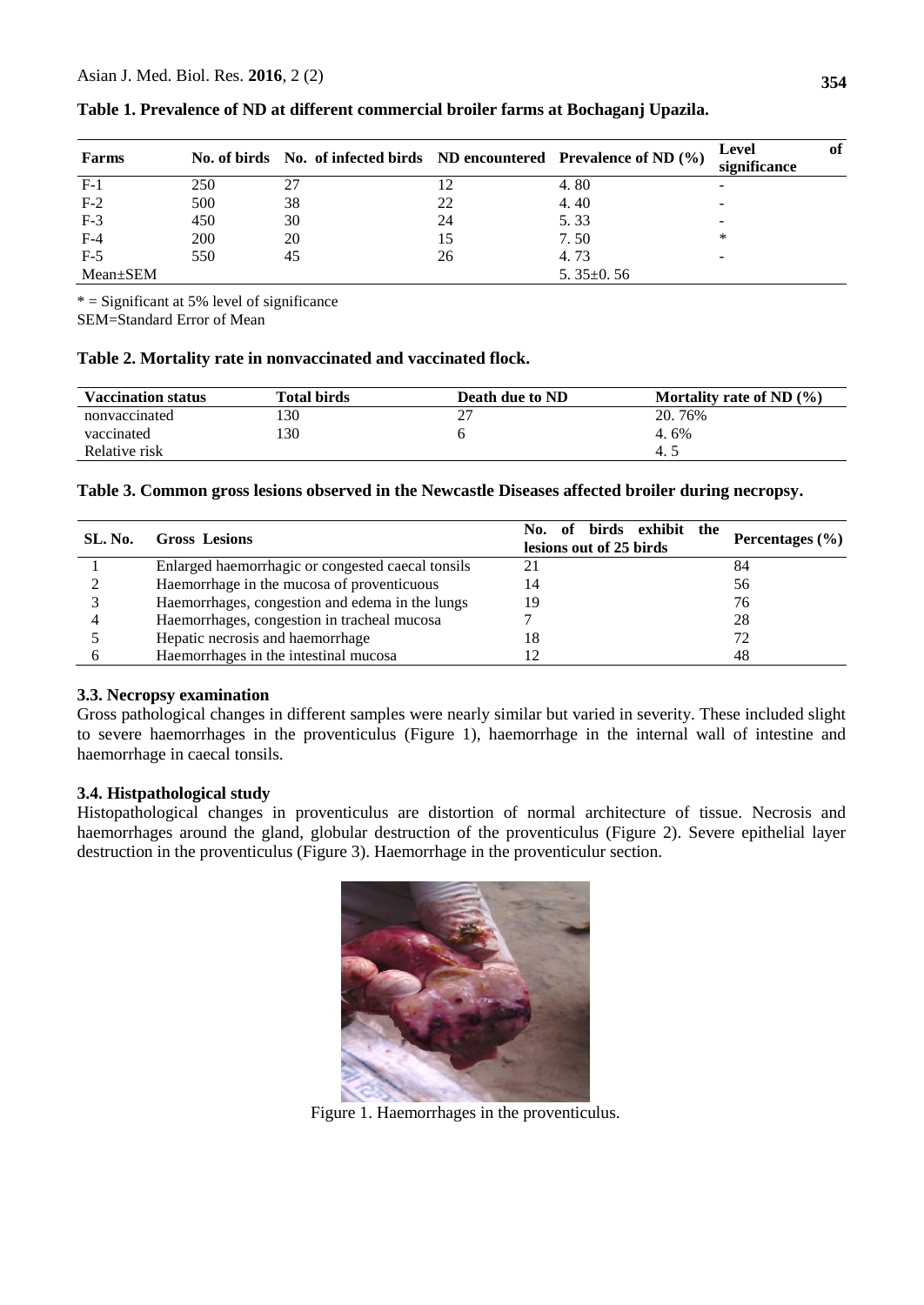

Figure 2. Globular destruction in the proventiculus section (40X, H& E).



Figure 3. Epithelial layer destruction in the proventiculus section (40X, H& E).

#### **4. Discussion**

A total 1950 birds, among which number of infected birds was 160, out of which 99 affected broiler chickens were examined as NDV and observed clinical signs were sneezing, coughing, nasal discharge, laboured breathing, and torticolis which correspond with the findings of Okoye *et al*. (2000). Greenish diarrhoea which was also similar with the findings of [Alexander \(1993\)](http://ci.vbi.vt.edu/pathinfo/pathogens/NCDV_2.html#Alexander5). Nervous system was marked by paralysis of legs, neck and wing which correspond with the findings of Ressang *et al*. (1961).

Prevalence of NDV at different small scale commercial broiler farms in Bochaganj upazila are showing in Table 1 where total 5 farms visited in this upazila. Total 160 diseased and dead birds were examined out of which 99 birds were found to be positive for NDV. The prevalence of ND at Bochaganj was 5.35% which were dissimilar with the findings of Yuguda *et al.* (2007) who stated 46% prevalence in Borno state of Nigeria. Salihu *et al.* (2012) stated 54.67% prevalence. Njagi *et al.* (2010) stated 17.8% prevalence in hot dry zone and 9.9% in cool wet zone. The variation of prevalence may be due to variation in geographical location, seasonal variation, species variation, managemental error and so on.

Out of 130 non-vaccinated birds, 27 died due to ND and mortality rate was (20.76%), whereas out of 130 vaccinated birds, 6 died of ND and 4.6% mortality rate showed in Table 2. The relative risk of NDV was 4.5 times higher in nonvaccinated birds than vaccinated one. In vaccinated flock death from ND might be due to vaccination failure (wrong time vaccination, wrong route, use of denaturated vaccine etc.), improper management. The mortality was 4.5 times higher in nonvaccinated birds than in vaccinated birds. Result was not agreed with Barman *et al.* (2010) who stated that the risk was 1.5 time higher in nonvaccinated birds.

Percentages varriation of most common gross lesions that were found in different organs during postmortem examination showed in Table 3. In this observation, the gross pathological lesions were slight to severe haemorrhages in the proventiculus, haemorrhage in caecal tonsils. These findings support with the observation of Mishra *et al.* (2000) and Okoye *et al.* (2000) who reported that typical lesions are proventricular haemorrhage, most commonly seen in the surface near the junction with the ventriculus and in the caecal tonsils and haemorrhages in the intestine, which supports with the finding of others (Jungherr and Hanson, 2004). Kianizadeh *et al.* (2002) who reported that haemorrhagic lesions associated with necrosis are found in the intestinal wall.

Histopathological lesions in the proventiculus were distortion of normal architecture of tissue, globular destruction, sever epithelial layer destruction, haemorrhages and congestion in the mucosa of proventriculus.